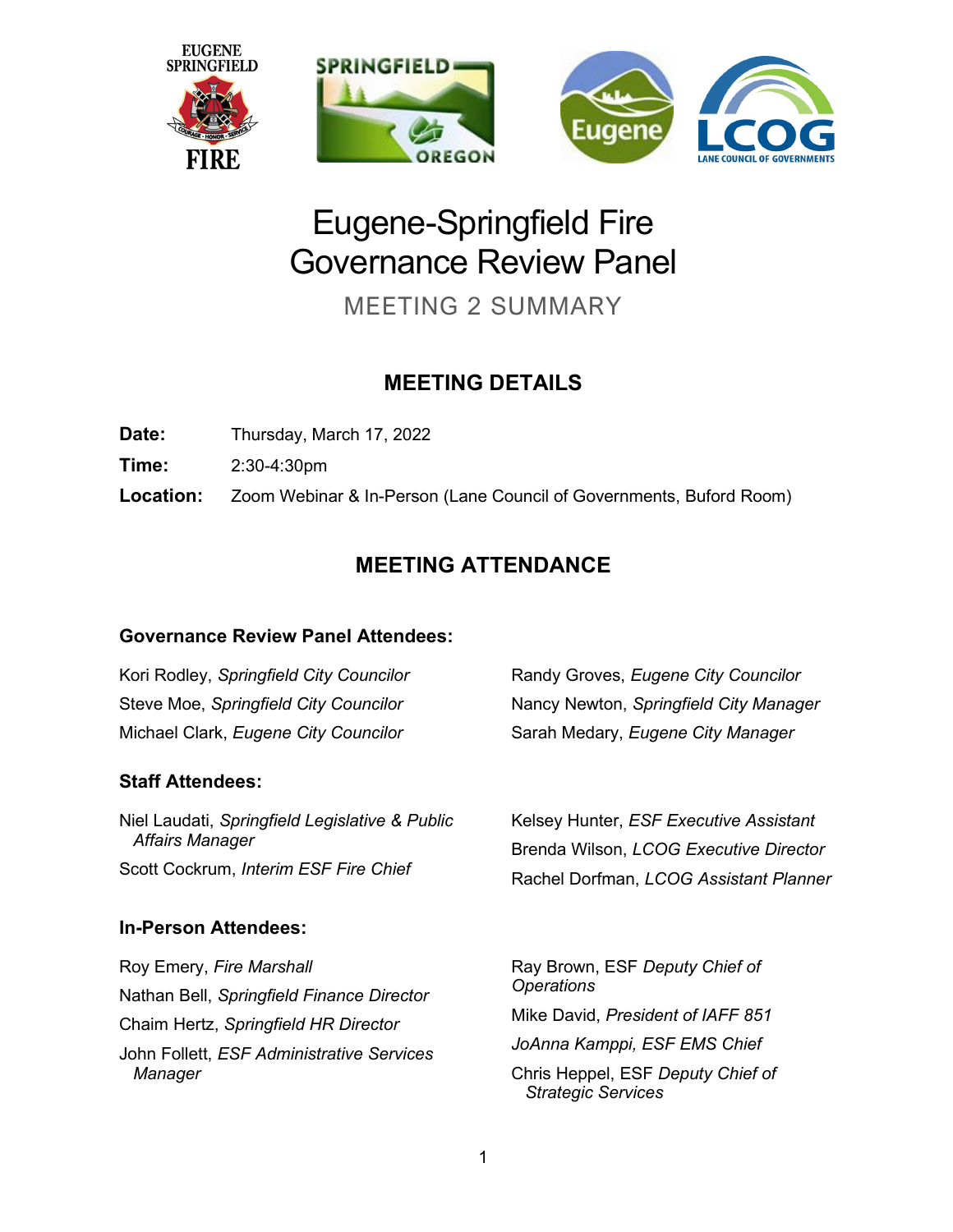

# **MEETING SUMMARY**

#### **1. Welcome & Introductions**

*Brenda Wilson, LCOG Executive Director, provided welcoming remarks and took attendance.*

#### **2. Eugene-Springfield Fire Operations**

#### Presenter: Deputy Chief Brown

*Deputy Chief Brown presented a series of slides that provided an overview of Eugene-Springfield Fire operations, including staffing, resource distribution, services provided, call volumes, and response reliability. Deputy Chief Brown also discussed advantages and challenges related to functional consolidation as they relate to operations. The slides were provided to Panel members in their notebooks and are also available on the project website.*

*Governance Review Panel members expressed interest in learning more about payer mix and fee for services relating to EMS, as well as shifting the model to "treat and stay" and "treat and alternative destination" for non-fire, non-emergency calls where a patient does not need emergency room care. Deputy Chief Heppel explained that according to the current legislative reimbursement model, ESF is only reimbursed when a patient is transported to a hospital, but that there is work being done at the national level with respect to reimbursement for "treat and stay" and "treat and alternative destination" models.*

#### **3. Eugene-Springfield Fire EMS & Logistics Services**

#### Presenter: Deputy Chief Heppel

*Deputy Chief Heppel presented a series of slides that provided an overview of Eugene-Springfield Fire EMS and Logistics Services. The overview of EMS included a summary of key programs, staffing, calls for EMS service, advantages and challenges relating to consolidation, and historical ambulance deployment. The overview of Logistics Services included a summary of key programs, support vehicles, staffing, and advantages and challenges relating to consolidation. The slides were provided to Panel members in their notebooks and are also available on the project website.*

*It was noted that ESF is not currently benefitting from economies of scale due to supply chain issues. In response to a question, Deputy Chief Heppel noted that ESF had not introduced a barcoding system for its inventory, but that ESF had transitioned to an electronic commercial system that is available on mobile devices and not tied to a legacy system. Apparatus checks are also all going electronic.* 

#### **4. IAFF 851**

*This is a standing agenda item. There were no comments from IAFF 851 at this meeting.*